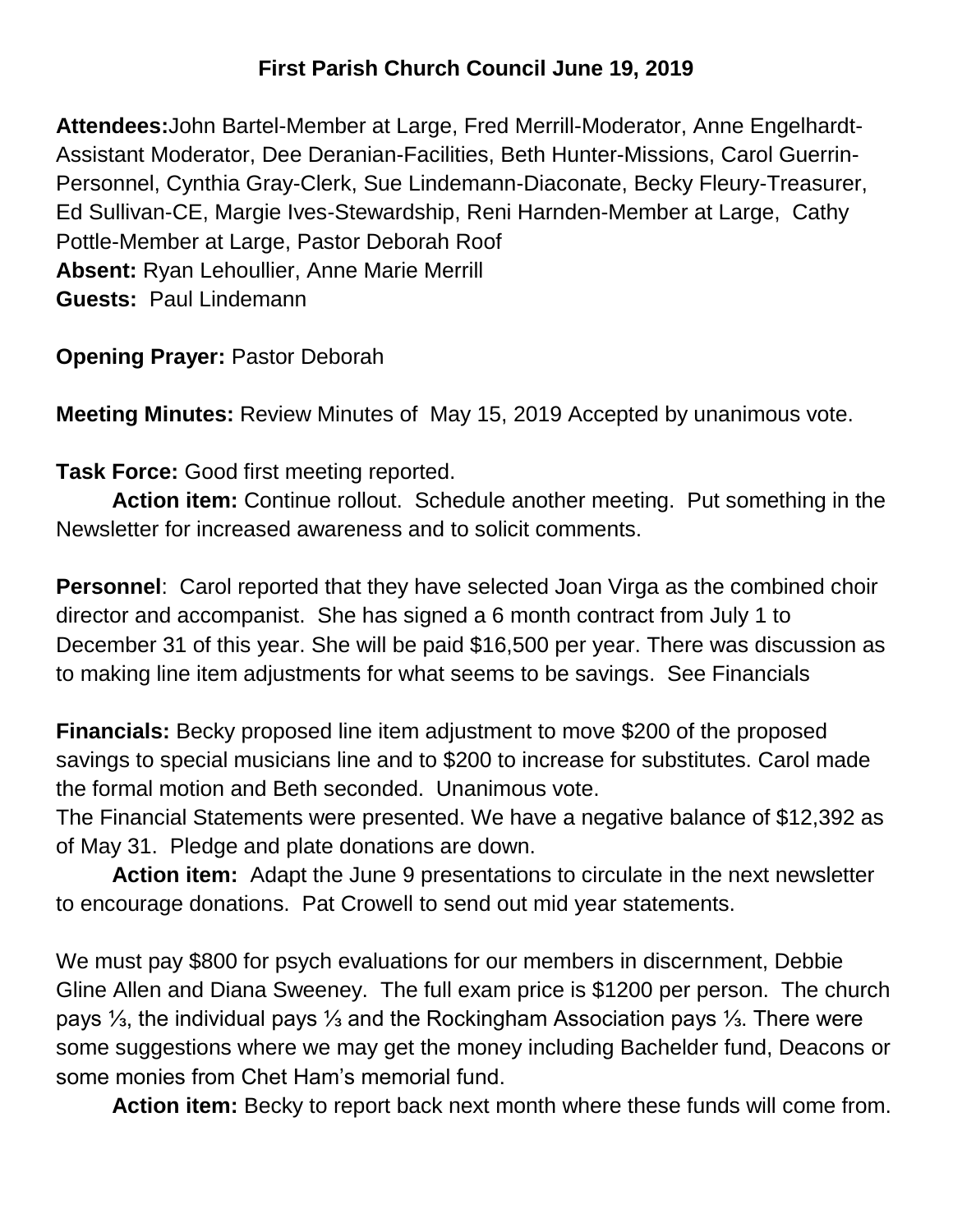Credit card and electronic processing update by Becky that Square looks manageable. The card reader is free.

Action item: Becky to continue to pursue.

**Bylaws review:** Anne Engelhardt reported that the Committee met June 11 and the next meeting is June 20; they have had scheduling issues. The Council by laws changes need to be more formalized.

**Action item:** Fred to re-write more definitive form for Council

**Rehab Update:** Paul gave us updates: 300th Civil War Encampment held June 15 was very positive. Friends gave tours through the meeting house. There will be informational booth at Londonderry Old Home Days in August. No news from Friends fundraising. On June 9 there were about 25 people present for the presentation with a few going on tours after. The weathervane is completed, hopefully the steeple raising will be June 25, weather permitted. The next phase will be to address the interior problems including a scaffolding so far quoted out as \$27,000. At that point they will need to move the pews and scrape and paint the ceiling and walls. There is still the asbestos in the floor to consider.

**Action item:** Continue to update.

**Pastors Report:** See enclosed report.

Shelly Aseltine has submitted paperwork to become a Member of Discernment. See attached. Motion by Cathy Pottle to agree to support her with second by Carol Guerrin. Unanimous vote.

**Action item:** Deacons to submit letter of support.

Deborah is looking for 3 or 4 people to assist with the Labyrinthe. Cathy Pottle, Sue Lindemann and Reni Harnden volunteered.

IT update-none.

**Action item:** Ryan, Deborah and staff will put together a needs list. NH Conference representation needed from FPC.

Action item: Put on next month's agenda.

**Campaign Campaign:** Presentation was held on June 9 and the content was found to be very enlightening. We need to formulate a plan to find an additional million dollars to finish the overall project.

**Action Item:** Paul to get firm amounts for updates to present to the congregation. Anne Marie (in absentia), Fred, Beth and Cyndi volunteered to meet again to suggest ways to meet the needs.